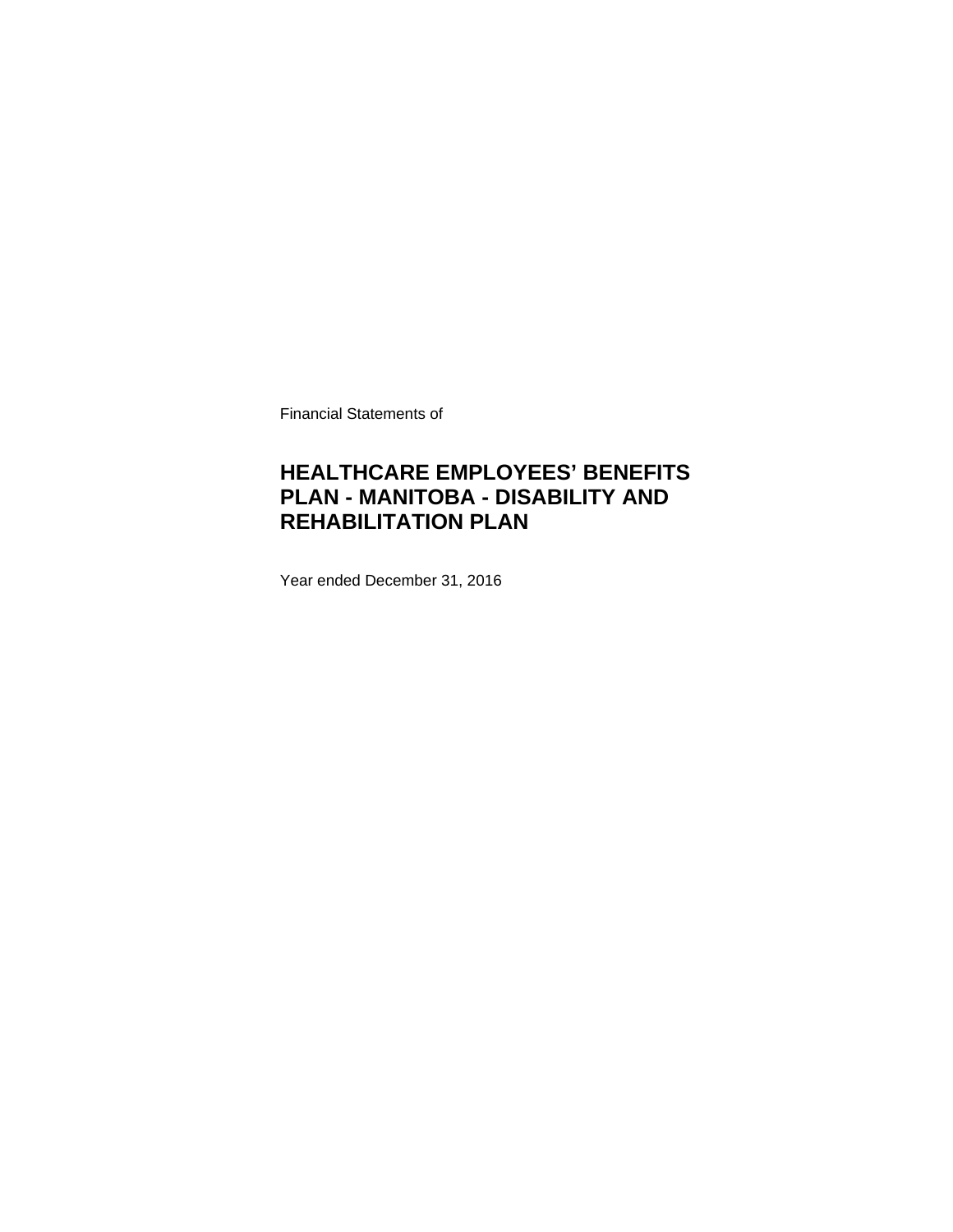

**KPMG LLP** Suite 2000 - One Lombard Place Winnipeg MB R3B 0X3 Canada

 Telephone (204) 957-1770 Fax (204) 957-0808 Internet www.kpmg.ca

## **INDEPENDENT AUDITORS' REPORT**

To the Board of Trustees of Healthcare Employees' Benefits Plan - Manitoba - Disability and Rehabilitation Plan

We have audited the accompanying financial statements of the Healthcare Employees' Benefits Plan - Manitoba - Disability and Rehabilitation Plan, which comprise the statement of financial position as at December 31, 2016, the statements of changes in net assets available for benefits and changes in benefit obligations for the year then ended, and notes, comprising a summary of significant accounting policies and other explanatory information.

#### *Management's Responsibility for the Financial Statements*

Management is responsible for the preparation and fair presentation of these financial statements in accordance with Canadian accounting standards for pension plans, and for such internal control as management determines is necessary to enable the preparation of financial statements that are free from material misstatement, whether due to fraud or error.

### *Auditors' Responsibility*

Our responsibility is to express an opinion on these financial statements based on our audit. We conducted our audit in accordance with Canadian generally accepted auditing standards. Those standards require that we comply with ethical requirements and plan and perform the audit to obtain reasonable assurance about whether the financial statements are free of material misstatement.

An audit involves performing procedures to obtain audit evidence about the amounts and disclosures in the financial statements. The procedures selected depend on our judgment, including the assessment of the risks of material misstatement of the financial statements, whether due to fraud or error. In making those risk assessments, we consider internal control relevant to the entity's preparation and fair presentation of the financial statements in order to design audit procedures that are appropriate in the circumstances, but not for the purpose of expressing an opinion on the effectiveness of the entity's internal control. An audit also includes evaluating the appropriateness of accounting policies used and the reasonableness of accounting estimates made by management, as well as evaluating the overall presentation of the financial statements.

We believe that the audit evidence we have obtained is sufficient and appropriate to provide a basis for our audit opinion.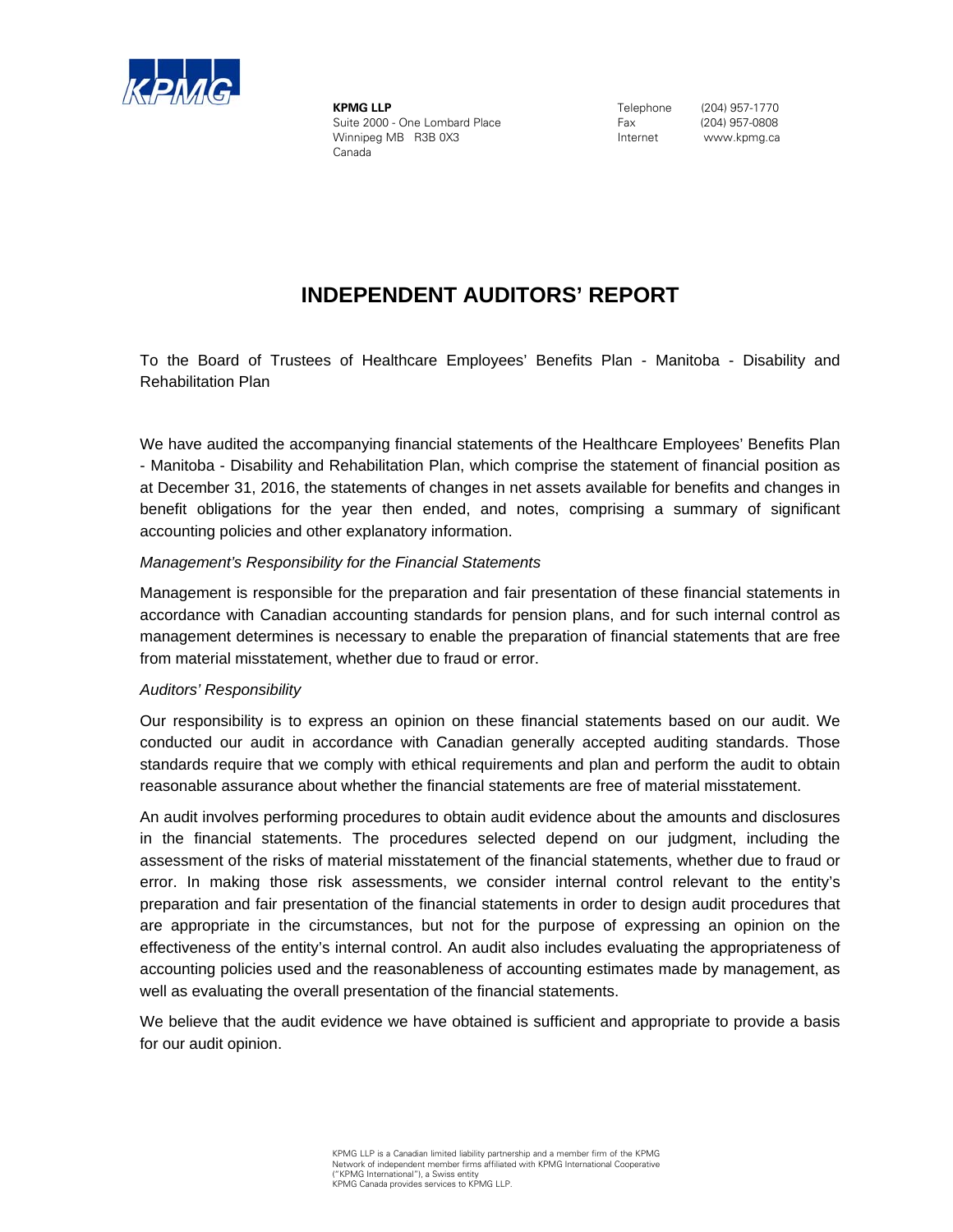

### *Opinion*

In our opinion, the financial statements present fairly, in all material respects, the financial position of Healthcare Employees' Benefits Plan - Manitoba - Disability and Rehabilitation Plan as at December 31, 2016, and its changes in net assets available for benefits and its changes in benefit obligations for the year then ended in accordance with Canadian accounting standards for pension plans.

 $kPMS$   $\mu P$ 

Chartered Professional Accountants

June 27, 2017 Winnipeg, Canada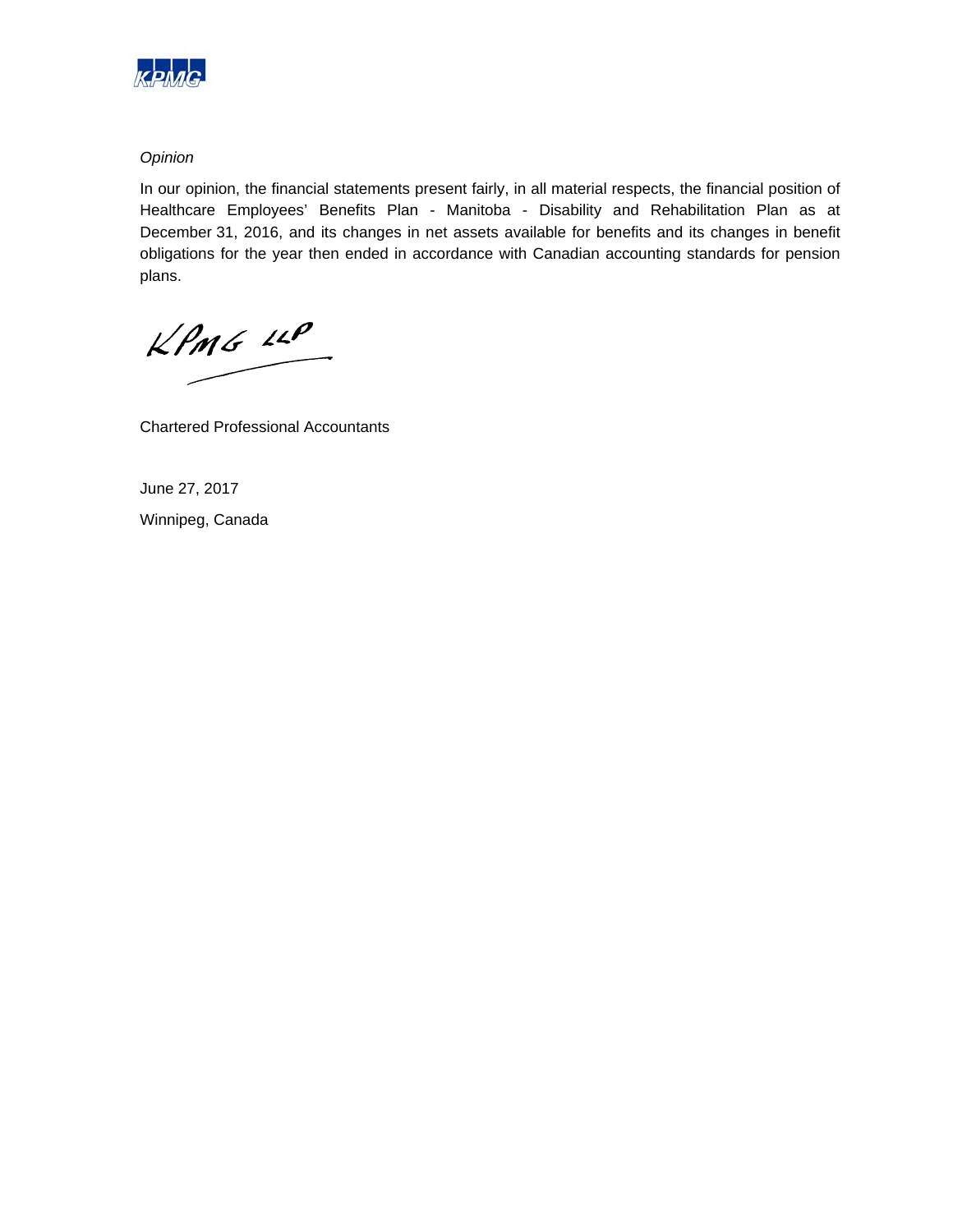Statement of Financial Position

December 31, 2016, with comparative information for 2015

|                                                                                  | 2016             | 2015            |
|----------------------------------------------------------------------------------|------------------|-----------------|
| <b>Assets</b>                                                                    |                  |                 |
| Cash                                                                             | \$<br>3,244,721  | \$<br>5,251,136 |
| Premiums receivable                                                              | 2,333,937        | 2,107,150       |
| Other receivables                                                                | 223,689          | 244,148         |
| Prepaid expenses                                                                 | 69,288           | 72,658          |
| Due from Manulife Financial (note 3)                                             | 59,380           | 52,288          |
| Investments (note 4)                                                             | 229,224,379      | 218,570,272     |
| <b>Total assets</b>                                                              | \$235,155,394    | \$226,297,652   |
| Liabilities                                                                      |                  |                 |
| Claims payable and accrued liabilities                                           | \$<br>873,308    | \$<br>1,028,224 |
| Government remittances payable                                                   | 516,475          | 454,937         |
| Due to Healthcare Employees' Pension Plan - Manitoba<br>(note 13)                | 526,387          | 501,631         |
| Obligation for IBNR (note 7)                                                     | 22,243,000       | 21,220,000      |
| <b>Total liabilities</b>                                                         | 24,159,170       | 23,204,792      |
| Net assets available for benefits                                                | 210,996,224      | 203,092,860     |
| Actuarial value of benefit obligations (note 8):<br><b>Disabled lives</b>        | 129,139,000      | 121,401,000     |
| Commitment (note 14)                                                             |                  |                 |
| Excess of net assets available for benefits over<br>benefit obligations (note 9) | \$<br>81,857,224 | \$ 81,691,860   |

See accompanying notes to financial statements.

Approved by the Trustees:

n Ghreuard

\_\_\_\_\_\_\_\_\_\_\_\_\_\_\_\_\_\_\_\_\_\_\_\_\_\_\_\_\_ Vice-Chair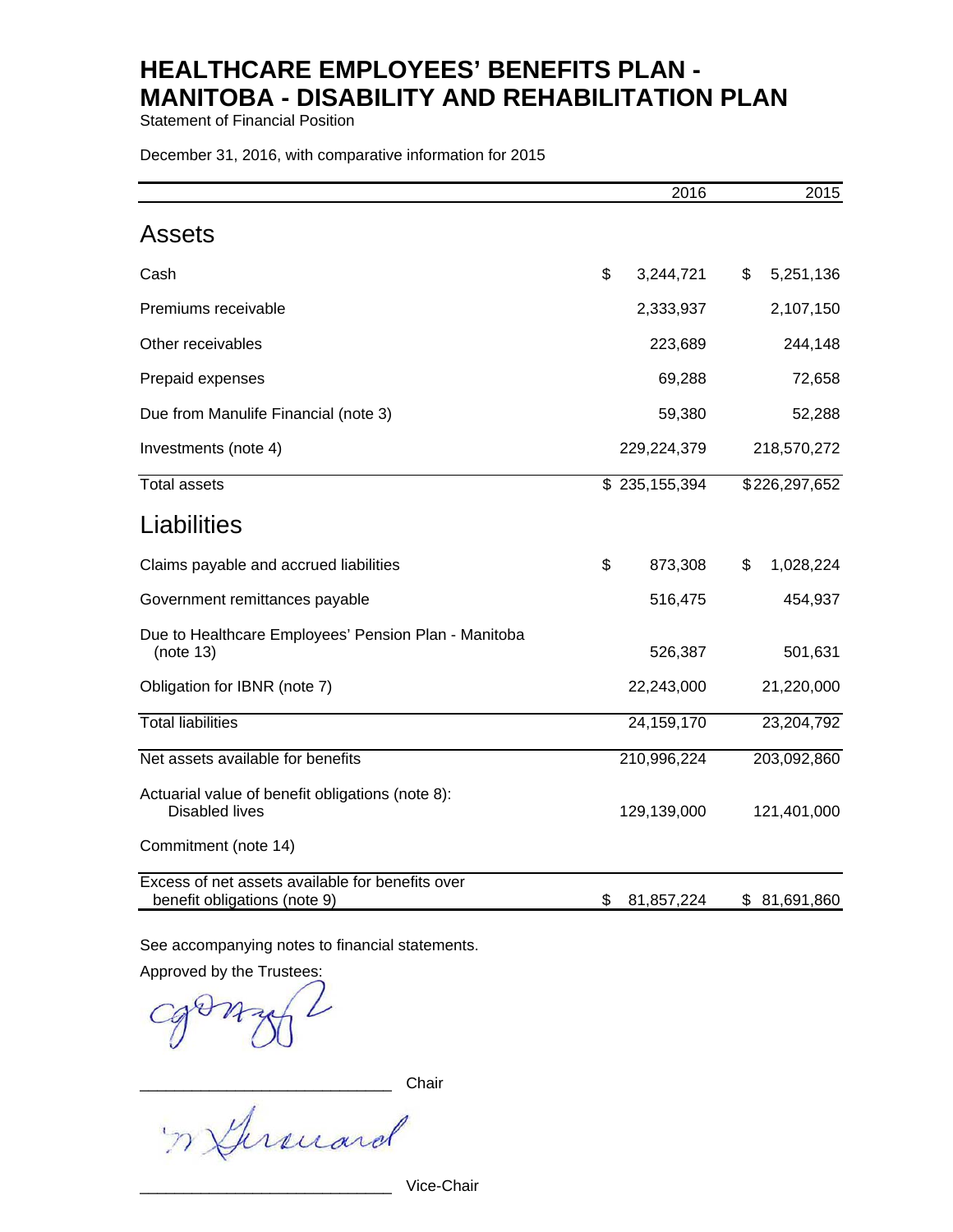Statement of Changes in Net Assets Available for Benefits

Year ended December 31, 2016, with comparative information for 2015

|                                                      | 2016              | 2015             |
|------------------------------------------------------|-------------------|------------------|
| Increase in net assets:                              |                   |                  |
| Premiums                                             | \$<br>46,488,595  | 44,166,212<br>\$ |
| Investment income                                    | 7,474,068         | 7,393,678        |
|                                                      | 53,962,663        | 51,559,890       |
| Decrease in net assets:                              |                   |                  |
| Claims incurred                                      | 34,467,433        | 32,905,067       |
| Claims-related expenses                              | 1,861,482         | 2,196,562        |
| Administrative expenses (notes 5 and 13)             | 6,130,314         | 5,476,096        |
| Change in fair value of investments                  | 2,577,070         | 375,467          |
|                                                      | 45,036,299        | 40,953,192       |
| Increase in net assets before change in obligation   |                   |                  |
| for IBNR                                             | 8,926,364         | 10,606,698       |
| Change in obligation for IBNR                        | (1,023,000)       | (1,044,000)      |
| Increase in net assets available for benefits        | 7,903,364         | 9,562,698        |
| Net assets available for benefits, beginning of year | 203,092,860       | 193,530,162      |
| Net assets available for benefits, end of year       | \$<br>210,996,224 | \$203,092,860    |

See accompanying notes to financial statements.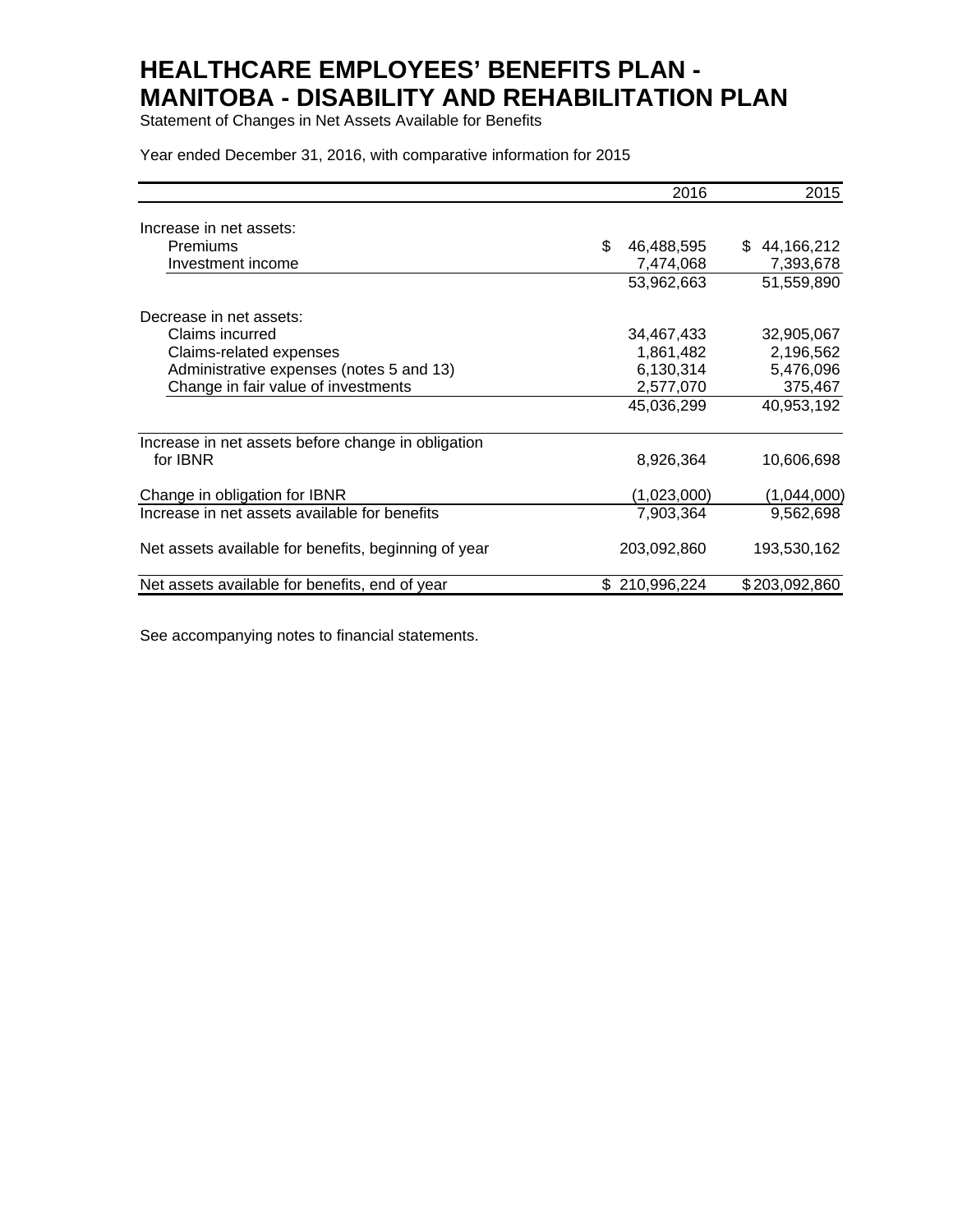Statement of Changes in Benefit Obligations

Year ended December 31, 2016, with comparative information for 2015

|                                                                                                                                                                                                                                                  | 2016                                                                               | 2015                                                                                 |
|--------------------------------------------------------------------------------------------------------------------------------------------------------------------------------------------------------------------------------------------------|------------------------------------------------------------------------------------|--------------------------------------------------------------------------------------|
| Actuarial value of benefit obligations, beginning of year<br>Claims accrued<br>Claims paid and administrative expenses<br>Interest accrued on benefits<br>Effect of experience gains and losses<br>Effect of addition of cost of living benefits | \$121,401,000<br>46,489,000<br>(42, 460, 000)<br>2,172,000<br>462,000<br>2,096,000 | \$118,401,000<br>44,166,000<br>(40,578,000)<br>2,380,000<br>(5,801,000)<br>2,595,000 |
| Effect of change in valuation basis                                                                                                                                                                                                              | (1,021,000)                                                                        | 238,000                                                                              |
| Actuarial value of benefit obligations, end of year                                                                                                                                                                                              | 129,139,000                                                                        | \$121,401,000                                                                        |

See accompanying notes to financial statements.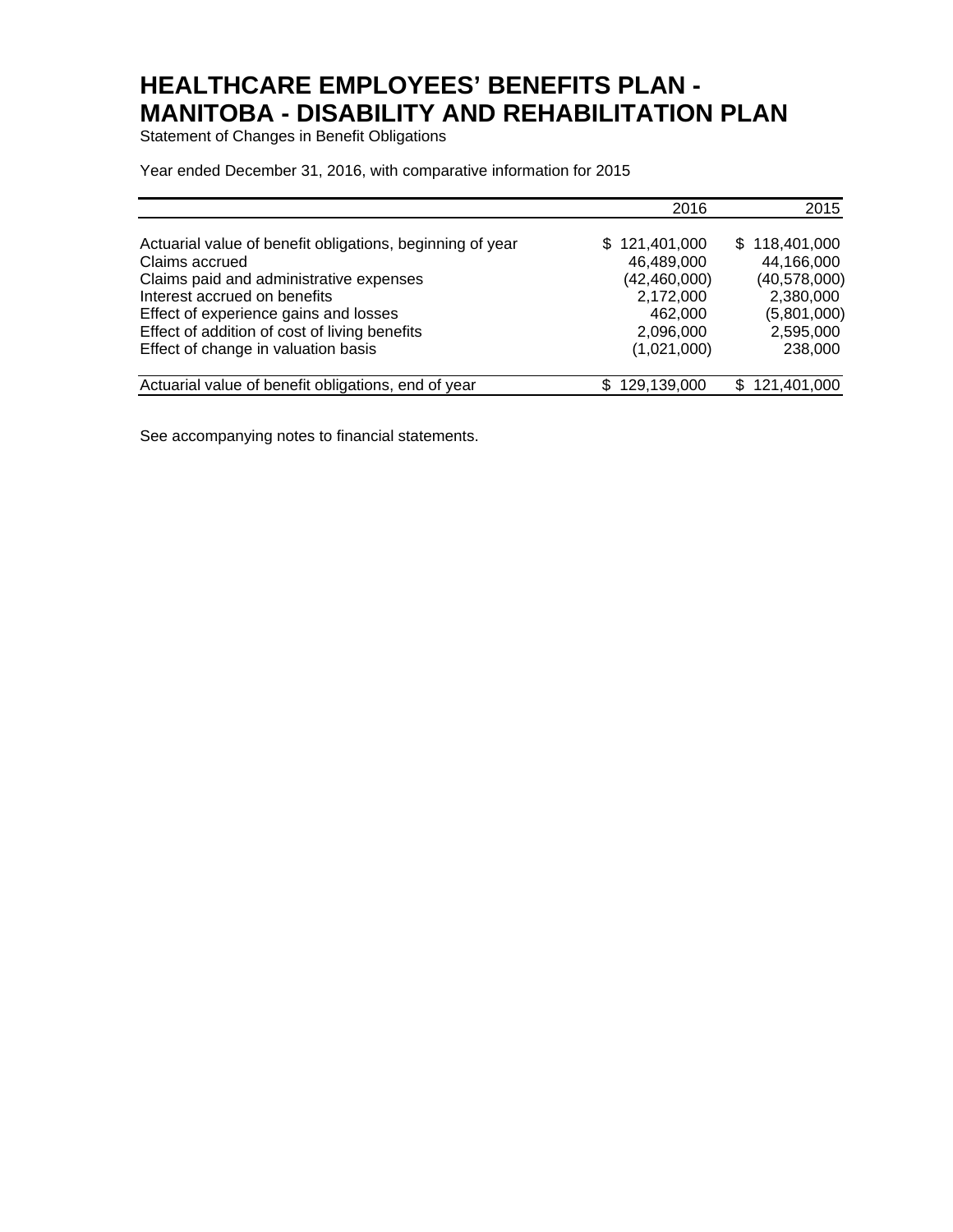Notes to Financial Statements

Year ended December 31, 2016

#### **1. General and description of the Plan:**

The Healthcare Employees' Benefits Plan - Manitoba (HEBP) is jointly trusteed which includes the disability and rehabilitation plan (the Plan) for healthcare employees in Manitoba.

The Plan is registered as a health and welfare trust under the *Income Tax Act* and is not subject to income taxes*.*

The Plan was established on October 1, 1988 to administer the long-term disability plan for employees of participating healthcare facilities of Manitoba. The employees' share of the Plan was insured with Manulife Financial for claims with disability dates on or before May 31, 2002 (Insured Plan). The employers' share of the Plan was self-insured for claims with disability dates on or before May 31, 2002, but administered by Manulife Financial on an Administrative Services Only (ASO Plan) basis. Claims adjudication for the Plan is provided by Manulife Financial for claims with disability dates on or before May 31, 2002. Claims with disability dates on or after June 1, 2002 are self-administered and self-insured.

### **2. Significant accounting policies:**

(a) Basis of presentation:

The Plan follows the Canadian accounting standards for pension plans for accounting policies related to its investment portfolio and benefit obligations. In selecting or changing accounting policies that do not relate to its investment portfolio or benefit obligations, the Plan complies on a consistent basis with Canadian accounting standards for private enterprises.

These financial statements are prepared on a going concern basis and present the aggregate financial position of the Plan as a separate financial reporting entity, independent of the participating employers and members. Only the assets and obligations to members eligible to participate in the Plan have been included in these financial statements. These financial statements do not portray the funding requirements of the Plan or the benefit security of the individual plan members.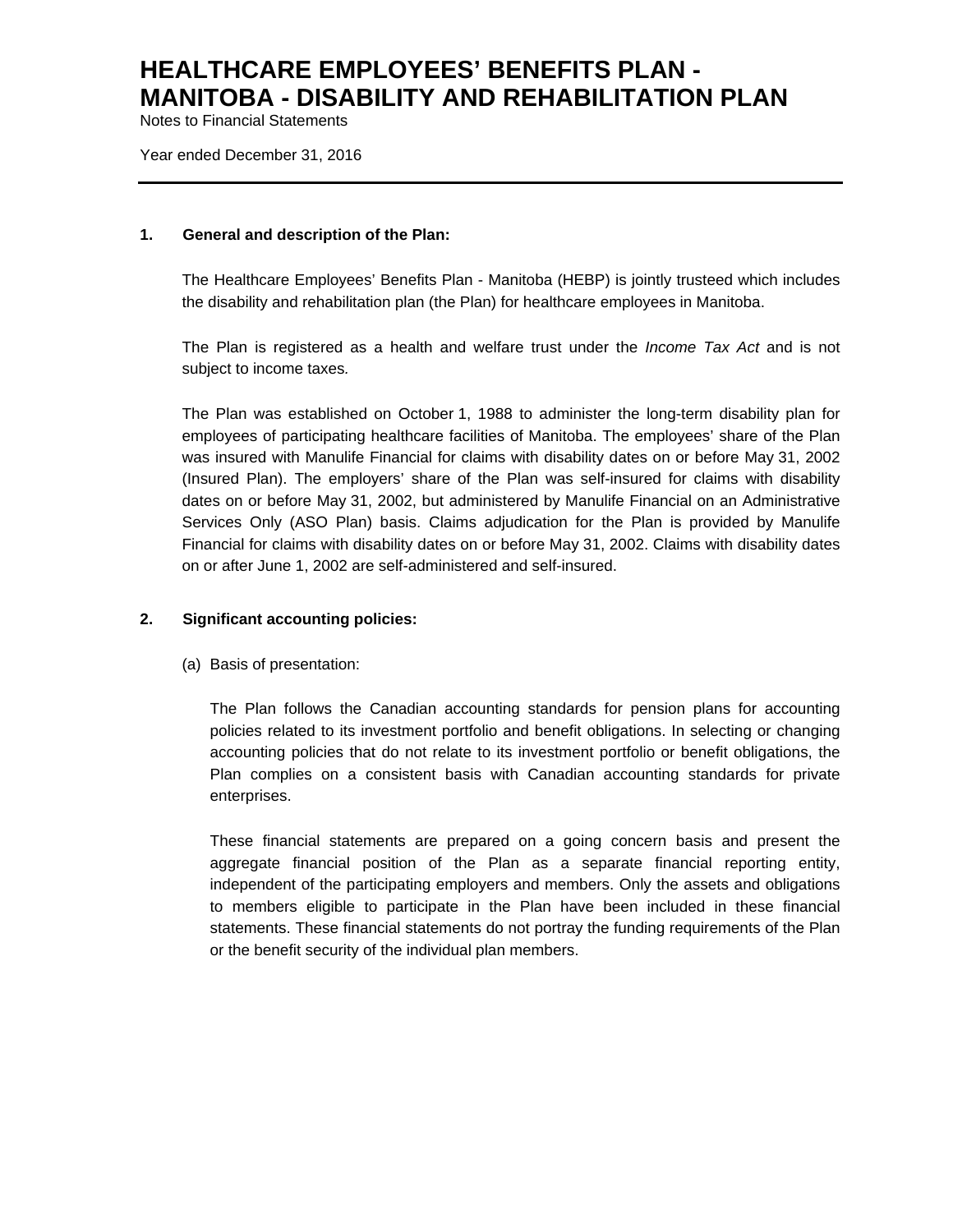Notes to Financial Statements (continued)

Year ended December 31, 2016

### **2. Significant accounting policies (continued):**

(b) Financial instruments:

Financial instruments are recorded at fair value on initial recognition. Freestanding derivative instruments that are not in a qualifying hedging relationship, cash and investments are subsequently measured at fair value. All other financial instruments are subsequently measured at cost or amortized cost, unless management has elected to carry the instruments at fair value. The Plan has elected not to carry any such financial instruments at fair value.

Transaction costs incurred on the acquisition of financial instruments measured subsequently at fair value are expensed as incurred. All other financial instruments are adjusted by transaction costs incurred on acquisition and financing costs. These costs are amortized using the straight-line method.

(c) Fair value measurement:

Fair value is the amount for which an asset could be exchanged, or a liability settled, between knowledgeable, willing parties in an arm's length transaction on the measurement date. The Plan uses closing market price for fair value measurement.

When available, the Plan measures the fair value of an instrument using quoted prices in an active market for that instrument. A market is regarded as active if quoted prices are readily and regularly available and represent actual and regularly occurring market transactions on an arm's length basis.

If a market for a financial instrument is not active, then the Plan establishes fair value using a valuation technique. Valuation techniques include using recent arm's length transactions between knowledgeable, willing parties (if available), reference to the current fair value of other instruments that are substantially the same, discounted cash flow analyses and option pricing models.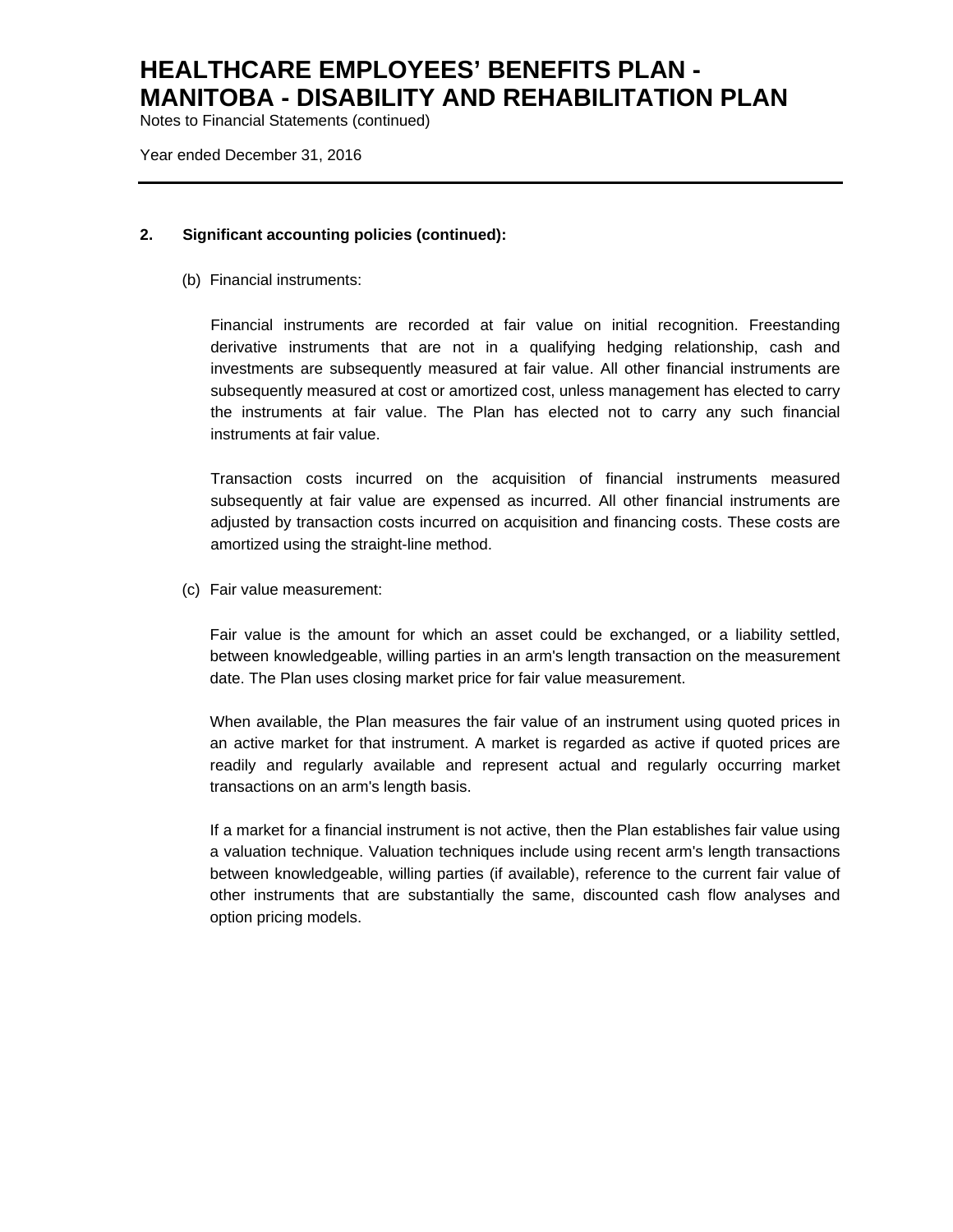Notes to Financial Statements (continued)

Year ended December 31, 2016

### **2. Significant accounting policies (continued):**

All changes in fair value, other than interest and dividend income, are recognized in the statement of changes in net assets available for benefits as part of the current period change in fair value of investments.

Bond pooled funds are recorded at fair values established by the respective fund trustee.

- (d) Investment transactions and income recognition:
	- (i) Investment transactions:

Investment transactions are accounted for on a trade date basis.

(ii) Income recognition:

Investment income includes interest and dividend income. Investment income has been accrued as reported by the issuer of the pooled funds.

(e) Capital assets:

Capital assets are recorded at cost less accumulated amortization. Repairs and maintenance costs are charged to expense. Betterments which extend the estimated useful life of an asset are capitalized. When a capital asset no longer contributes to the Plan's ability to provide services, its carrying amount is written-down to its residual value. Capital assets, which include computer projects, will be amortized on a straight-line basis over three years as the projects are completed.

(f) Premiums:

Premiums recorded in the statement of changes in net assets available for benefits include the employees' and employers' share of the premiums required for the disability coverage. Premiums are recorded on an accrual basis.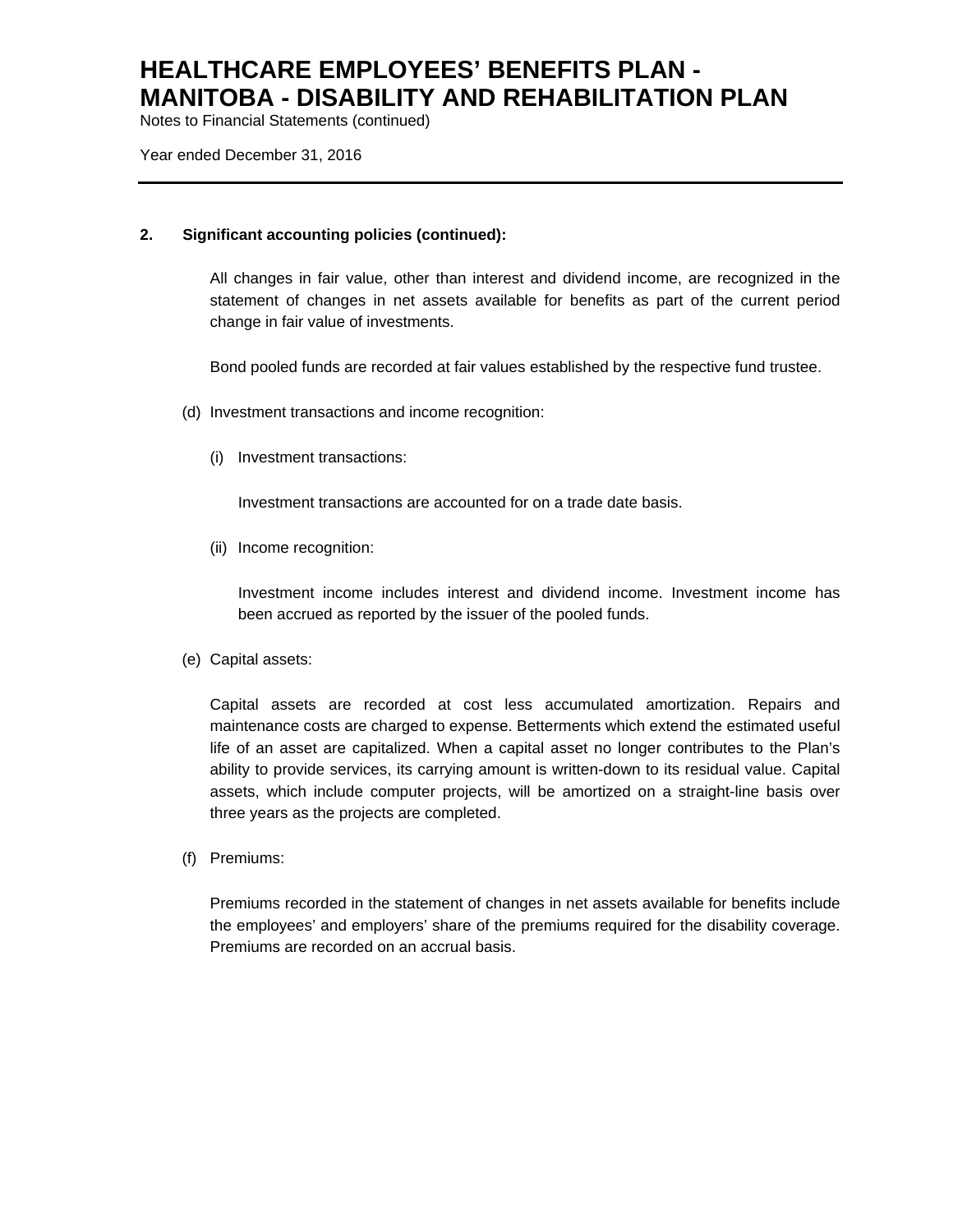Notes to Financial Statements (continued)

Year ended December 31, 2016

### **2. Significant accounting policies (continued):**

(g) Claims:

Claims are recorded in the period in which they are paid or payable. Any claims not paid at fiscal year-end are reflected in claims payable and accrued liabilities.

(h) Use of estimates:

The preparation of financial statements requires management to make estimates and assumptions that affect the reported amounts of assets and liabilities, the disclosure of contingent assets and liabilities at the date of the financial statements and the reported amounts of increases and decreases in net assets during the year. Significant items subject to such estimates and assumptions include the determination of the actuarial value of benefit obligations. Actual results could differ from those estimates.

## **3. Due from Manulife Financial:**

Due from Manulife Financial represents the ASO Plan surplus of \$59,380 (2015 - \$52,288). At May 31, 2002, the Trustees terminated the insured arrangement with Manulife Financial for claims with disability dates on or after June 1, 2002. Manulife Financial holds reserves to fund the fully insured portion of the claims with disability dates on or before May 31, 2002 until the release of all related liabilities.

Interest is earned on the due from Manulife Financial as follows: unrestricted deposit account balance at the month-end 91-day T-bill rate plus 0.5 percent and on cash flows at the average monthly 91-day T-bill rate less 0.5 percent.

Manulife Financial is to provide the Plan with terminal accounting in respect of the Insured Plan for the seventeen year period from June 1, 2002 to May 31, 2019. The deficit of the Insured Plan as at May 31, 2002 will be carried over as the opening balance for the terminal accounting period, with the \$1,800,000 payment applied as a premium payment in the terminal accounting period.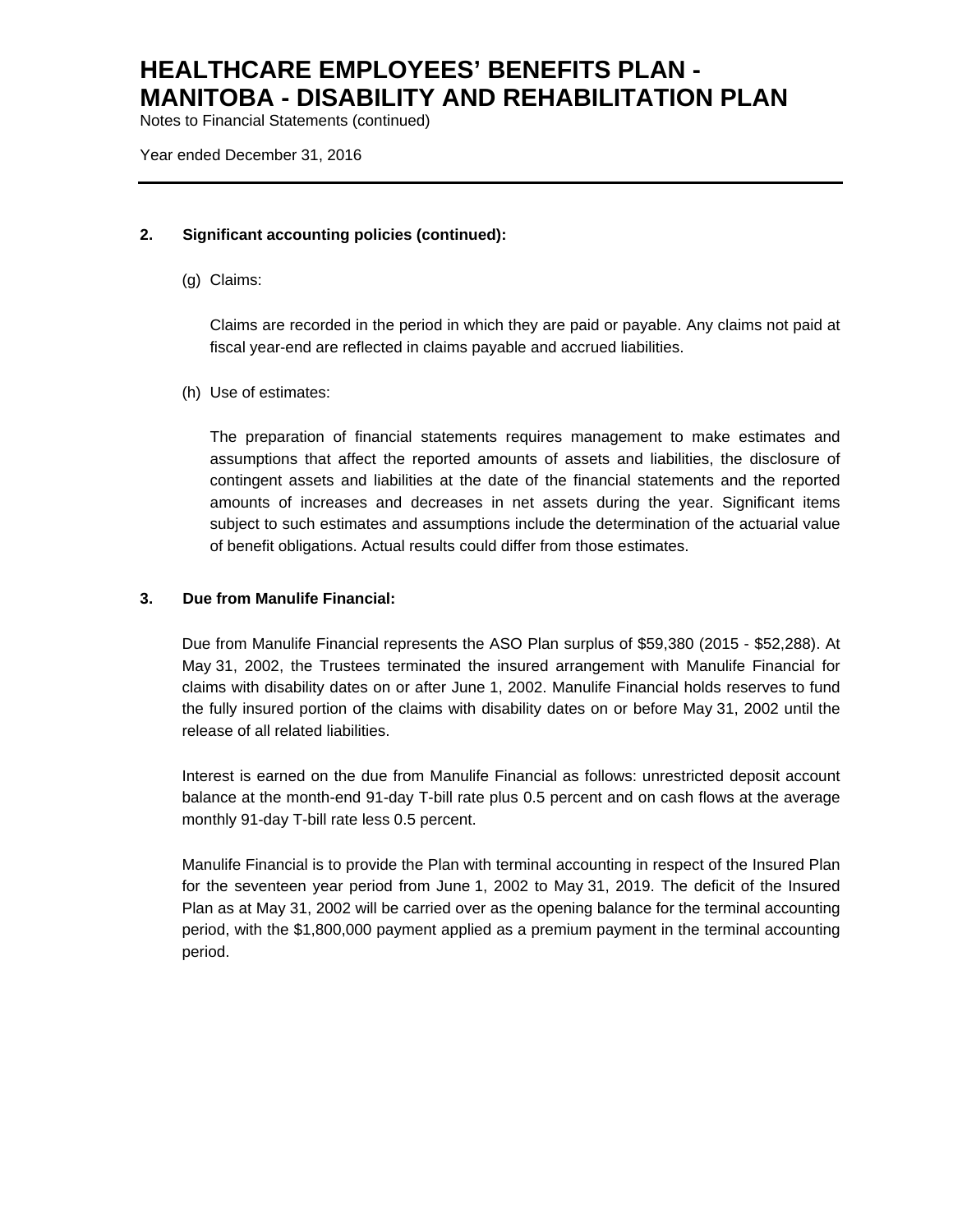Notes to Financial Statements (continued)

Year ended December 31, 2016

### **3. Due from Manulife Financial (continued):**

Any surplus generated during the terminal accounting period will first be applied to the deficit carried forward from May 31, 2002 and any other deficits arising during the terminal accounting period. Manulife Financial is obliged to pay the Plan any remaining surplus at the end of the terminal accounting period within 60 days thereof, together with interest from May 31, 2019 to the date of payment. Should the Insured Plan generate a deficit during the terminal accounting period or generate a surplus that is insufficient to eliminate the deficit existing as of May 31, 2002, no further amounts shall be owing or paid by the Plan in respect of any deficit existing at the end of the terminal accounting period.

### **4. Investments:**

|                   | 2016          | 2015          |
|-------------------|---------------|---------------|
| Bond pooled funds | \$229,224,379 | \$218,570,272 |

Investments are held in bond pooled funds which earned a return of 2.2 percent (2015 - 3.4 percent).

#### **5. Administrative expenses:**

|                                                                                                                                                                         | 2016                                                                            |   | 2015                                                                        |
|-------------------------------------------------------------------------------------------------------------------------------------------------------------------------|---------------------------------------------------------------------------------|---|-----------------------------------------------------------------------------|
| Salaries and benefits<br>Other administrative expenses<br>Investment management fees<br>Legal fees<br>Trustee and custodial fees<br>Audit fees<br><b>Actuarial fees</b> | \$<br>4,223,842<br>1,454,638<br>199,527<br>85,893<br>71,688<br>47,678<br>47,048 | S | 3,709,895<br>1,275,714<br>172,009<br>107,871<br>100,700<br>43,341<br>66,566 |
|                                                                                                                                                                         | \$<br>6,130,314                                                                 |   | 5,476,096                                                                   |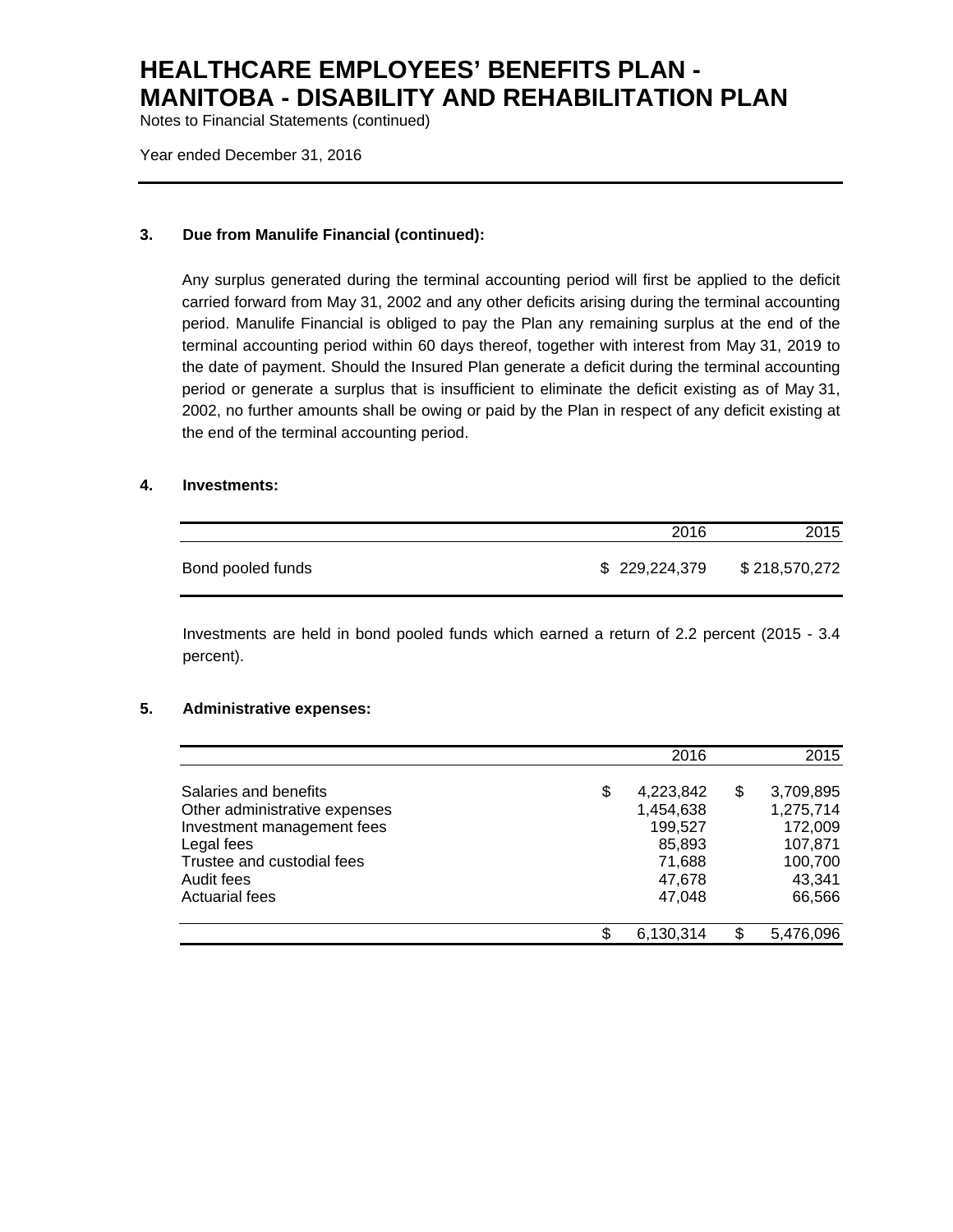Notes to Financial Statements (continued)

Year ended December 31, 2016

#### **6. Role of the actuary:**

The actuary, Morneau Shepell, has been appointed pursuant to the Trust Agreement. With respect to the preparation of financial statements, the actuary has been engaged to carry out an estimation of the Plan's obligations for IBNR and disabled lives to the members. The estimation is made in accordance with accepted actuarial practice and reported thereon to the Board of Trustees. In performing the estimation of the liabilities, which are by their nature inherently variable, assumptions are made as to future claims, members' ages, benefit amounts, rates of recovery and interest rates.

### **7. Obligation for incurred but not reported (IBNR):**

The obligation for IBNR relates to those claims which have been incurred but not reported at the date of the financial statements. This obligation is calculated as the estimated claims cost for six months.

#### **8. Benefit obligations - disabled lives:**

The obligation for disabled lives is calculated annually by Morneau Shepell, an independent actuary, under each plan for every disabled member receiving benefits. As at December 31, 2016, the date of the most recent actuarial valuation, the actuarial value of benefit obligations for disabled benefits was \$129,139,000 (2015 - \$121,401,000). It reflects the liability for future benefit payments and is developed on the basis of the member's age, benefit amount and normal rates of recovery and an assumed interest rate of 1.89 percent (2015 - 1.76 percent). The next actuarial valuation will be prepared as at December 31, 2017.

### **9. Excess of net assets available for benefits over benefit obligations:**

The Board of Trustees has approved the establishment of a stabilization reserve consisting of the claims fluctuation reserve, operational risk reduction reserve, and investment reserve. The claims fluctuation reserve has been established at an amount equal to 10 percent of the current year's premiums and is fully funded. The operational risk reduction reserve has been established at an amount equal to 10 percent of the current year's premiums. The investment reserve has been established at an amount equal to 10 percent of the current year's disabled life reserve plus IBNR. At December 31, 2016, the Board of Trustees has restricted \$24,300,000 (2015 - \$23,100,000) of the excess of net assets available for benefits over benefit obligations for these reserves.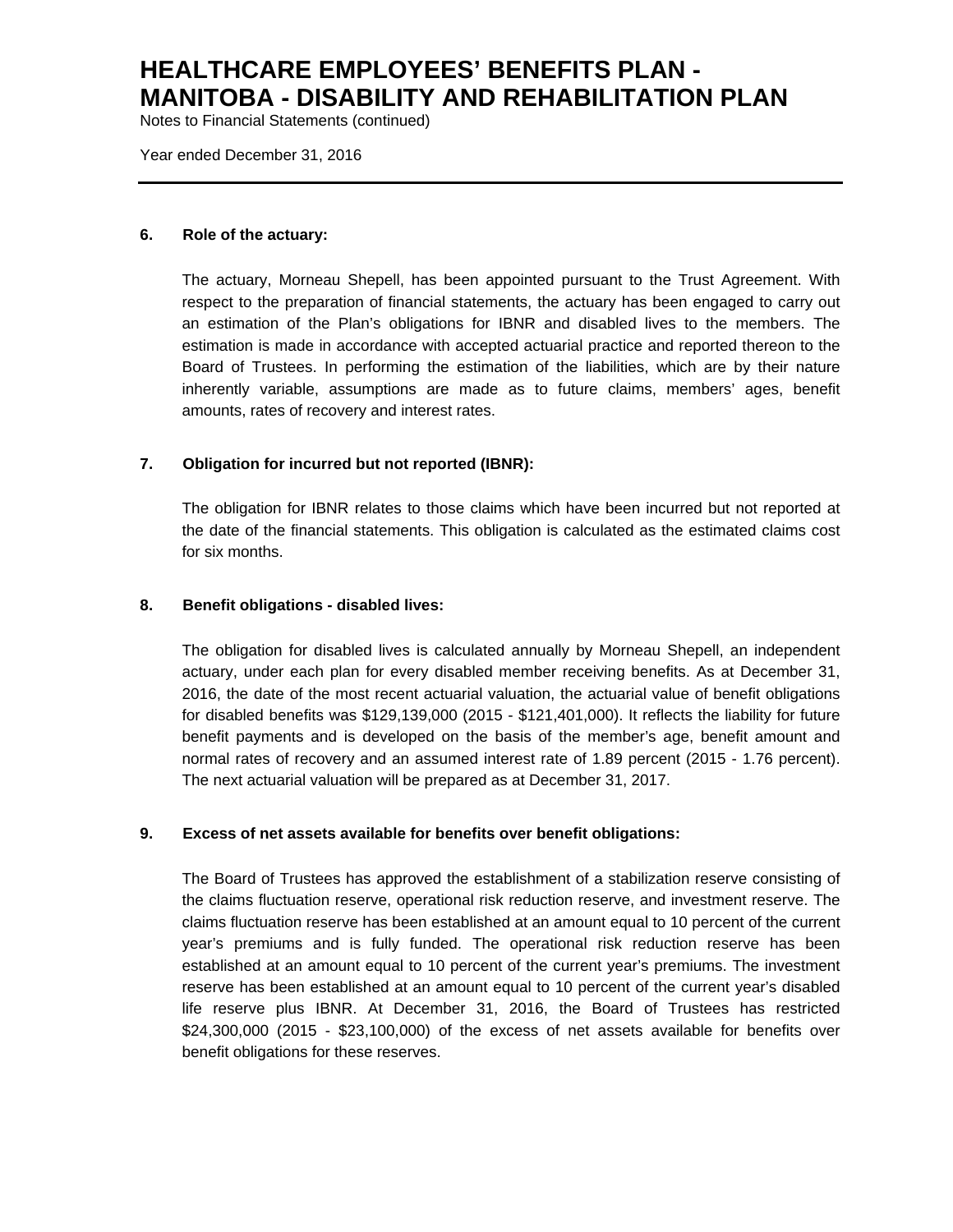Notes to Financial Statements (continued)

Year ended December 31, 2016

#### **10. Capital management:**

The main objective of the Plan is to sustain a certain level of net assets, including internally restricted funds, in order to meet the obligations of the Plan. The Plan fulfills its primary objective by adhering to specific investment policies outlined in its Statement of Investment Policies and Procedures (the SIPP), which is reviewed annually by the Plan. The Plan manages net assets by engaging knowledgeable investment managers who are charged with the responsibility of investing existing funds and new funds (current year's employee and employer contributions) in accordance with the approved SIPP. Increases in net assets are a direct result of investment income generated by investments held by the Plan and contributions into the Plan by eligible employees and by the employers. The main use of net assets is for claim payments to eligible Plan members.

#### **11. Risk management:**

- (a) Market risk:
	- (i) Interest rate risk:

Interest rate risk arises from the possibility that changes in interest rates will affect future cash flows or fair values of financial instruments. The Plan's fixed income investments are exposed to the risk that the value of interest-bearing investments will fluctuate due to changes in the level of market interest rates. The Plan's exposure to interest rate risk is concentrated in its investment in the bond pooled funds. To properly manage the Plan's interest rate risk, appropriate guidelines on the weighting and duration for fixed income investments are set and monitored.

The remaining terms to contractual maturity of fixed income investments at December 31 are as follows:

|                                       | 2016                         | 2015                         |
|---------------------------------------|------------------------------|------------------------------|
| One to five years<br>After five years | \$108,155,481<br>121.068.898 | \$100,552,498<br>118.017.774 |
| Total market value                    | \$229,224,379                | \$218,570,272                |

As at December 31, 2016, if the prevailing interest rates were raised or lowered by 100 basis points, with all other factors held constant, net assets would likely have decreased or increased, respectively, by approximately \$21,245,000 (2015 - \$20,534,000). The Plan's interest rate sensitivity was determined based on portfolio weighted duration.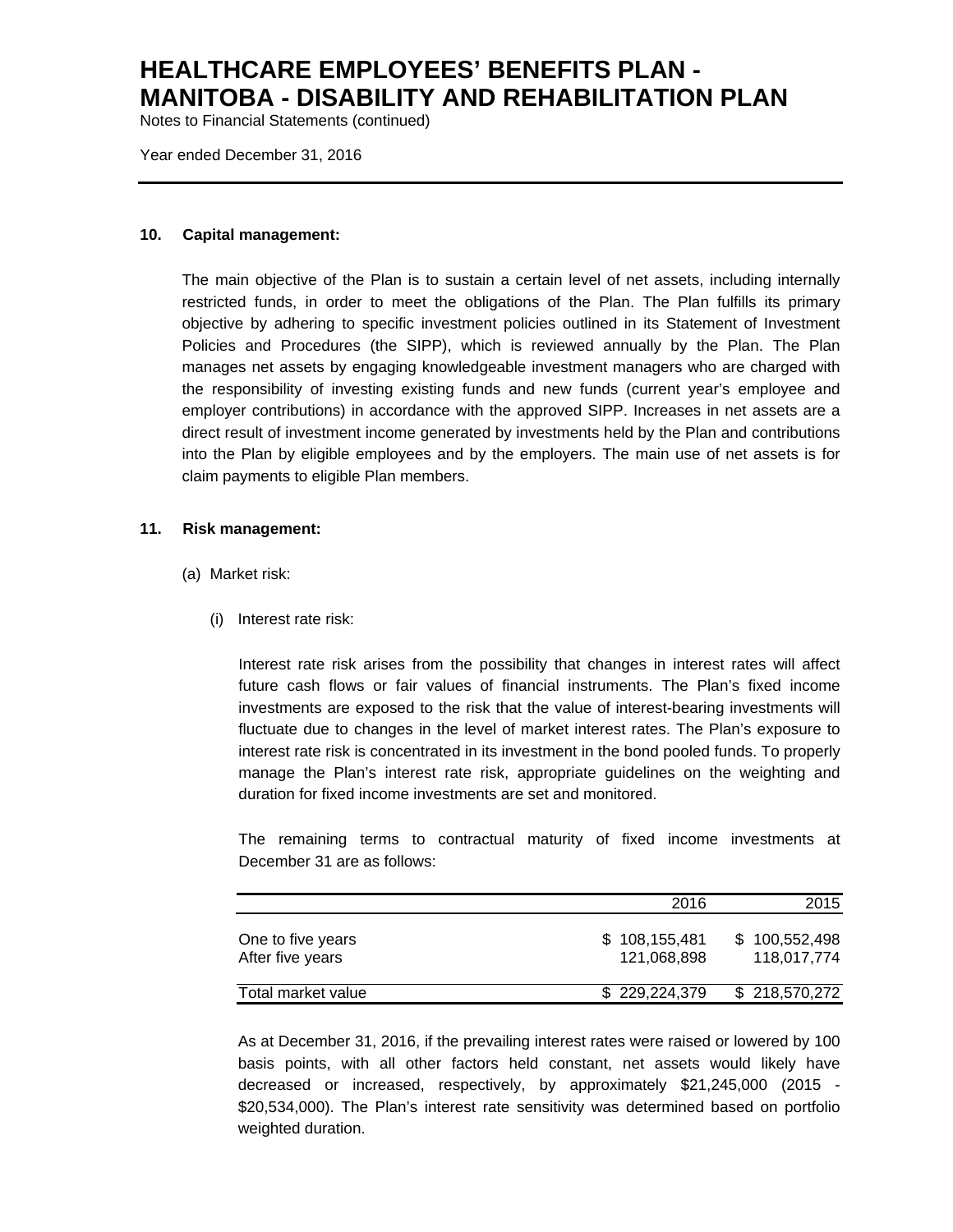Notes to Financial Statements (continued)

Year ended December 31, 2016

#### **11. Risk management (continued):**

(ii) Foreign currency and other price risk:

The Plan believes it is not exposed to foreign currency or any other price risk in relation to the Plan's financial instruments.

(b) Credit risk:

The Plan is exposed to credit risk, which is the risk that a counterparty will be unable to pay amounts in full when due or requested. The Plan's greatest concentration of credit risk is in its fixed income securities. The fair value of the fixed income securities includes consideration of the creditworthiness of the debt issuer. All transactions in listed securities are settled or paid for upon delivery using approved brokers. The risk of default is considered minimal, as payment is made on a purchase once the securities have been received from the broker. For sales transactions, the securities are released once the broker has made payment.

The breakdown of the Plan's bond pooled funds by credit ratings from various rating agencies is presented below:

| Credit rating                                               | 2016<br>Fair value                                                                 | 2015<br>Fair value                                  |     |                                                                                         |                                                                |
|-------------------------------------------------------------|------------------------------------------------------------------------------------|-----------------------------------------------------|-----|-----------------------------------------------------------------------------------------|----------------------------------------------------------------|
| AAA<br>AA<br>A<br><b>BBB</b><br><b>BB</b><br>B<br>Not rated | \$<br>65.821.240<br>69.075.547<br>58,202,372<br>34,354,398<br>1,436,832<br>333.990 | 28.7%<br>30.1%<br>25.4%<br>15.0%<br>$0.6\%$<br>0.2% | \$  | 68,187,678<br>59,653,428<br>60,101,012<br>27,861,152<br>1,528,301<br>489.542<br>749.159 | 31.2%<br>27.3%<br>27.5%<br>12.8%<br>$0.7\%$<br>$0.2\%$<br>0.3% |
|                                                             | 229.224.379                                                                        | 100.0%                                              | \$. | 218,570,272                                                                             | 100.0%                                                         |

Credit risk associated with premiums and other receivables is minimized due to their nature. Premiums are collected from participating members through the payroll process. In 2016, a provision for doubtful other receivables of \$13,137 (2015 - \$14,057) has been recorded.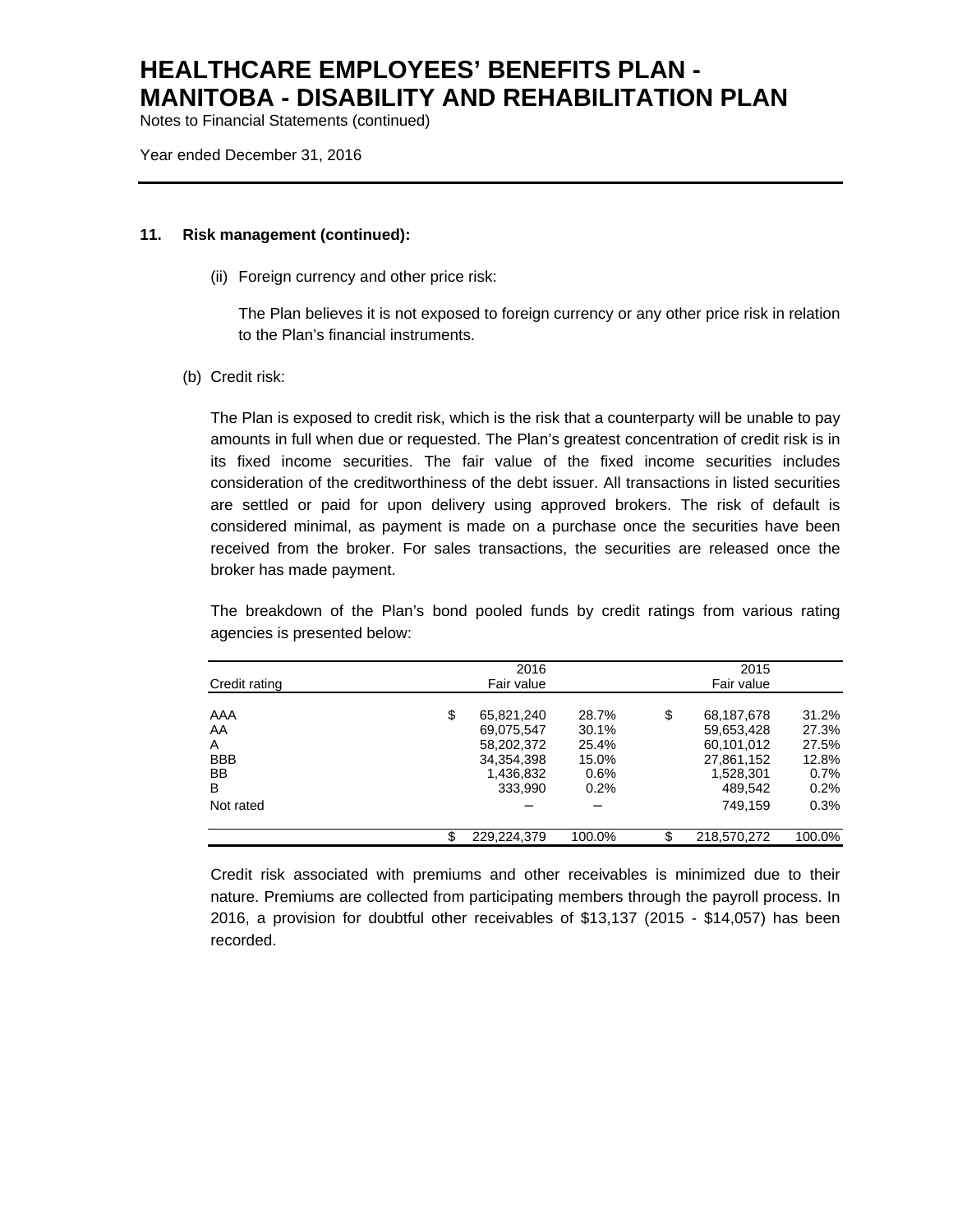Notes to Financial Statements (continued)

Year ended December 31, 2016

#### **11. Risk management (continued):**

(c) Liquidity risk:

Liquidity risk is the possibility that investments of the Plan cannot be readily converted into cash when required. The Plan may be subject to liquidity constraints because of insufficient volume in the markets for the securities of the Plan or other securities may be subject to legal or contractual restrictions on their resale. Liquidity risk is managed by investing the majority of the Plan's assets in investments that are traded in an active market and can be readily disposed. The Plan's claims payable and accrued liabilities and due to HEPP balances have contracted maturities of less than one year.

(d) Claims and premiums risk:

The nature of the unpaid claims is such that the establishment of obligations is based on known facts and interpretation of circumstances, on a case by case basis, and is therefore a complex and dynamic process influenced by a variety of factors.

Consequently, the establishment of obligations and premium rates relies on the judgment and opinions of a number of professionals, on historical precedent and trends, on prevailing legal, economic, social and regulatory trends and on expectations as to future developments. The process of determining premium rates and reserves necessarily involves risks that the actual results will deviate, perhaps substantially, from the best estimates made.

### **12. Fair value of financial instruments:**

The fair value of the financial assets and liabilities of the Plan approximates their carrying value due to their short-term nature (except cash and investments which are stated at fair value, note 4).

The Plan's assets which are recorded at fair value are required to be classified into one of three levels, depending on the inputs used for valuation. The hierarchy of inputs is summarized below:

- Level 1 Quoted prices (unadjusted) in active markets for identical assets or liabilities.
- Level 2 Inputs other than quoted prices included in Level 1 that are observable for the asset or liability, either directly (i.e. as prices) or indirectly (i.e. derived from prices).
- Level 3 Inputs for the asset or liability that are not based on observable market data (unobservable inputs).